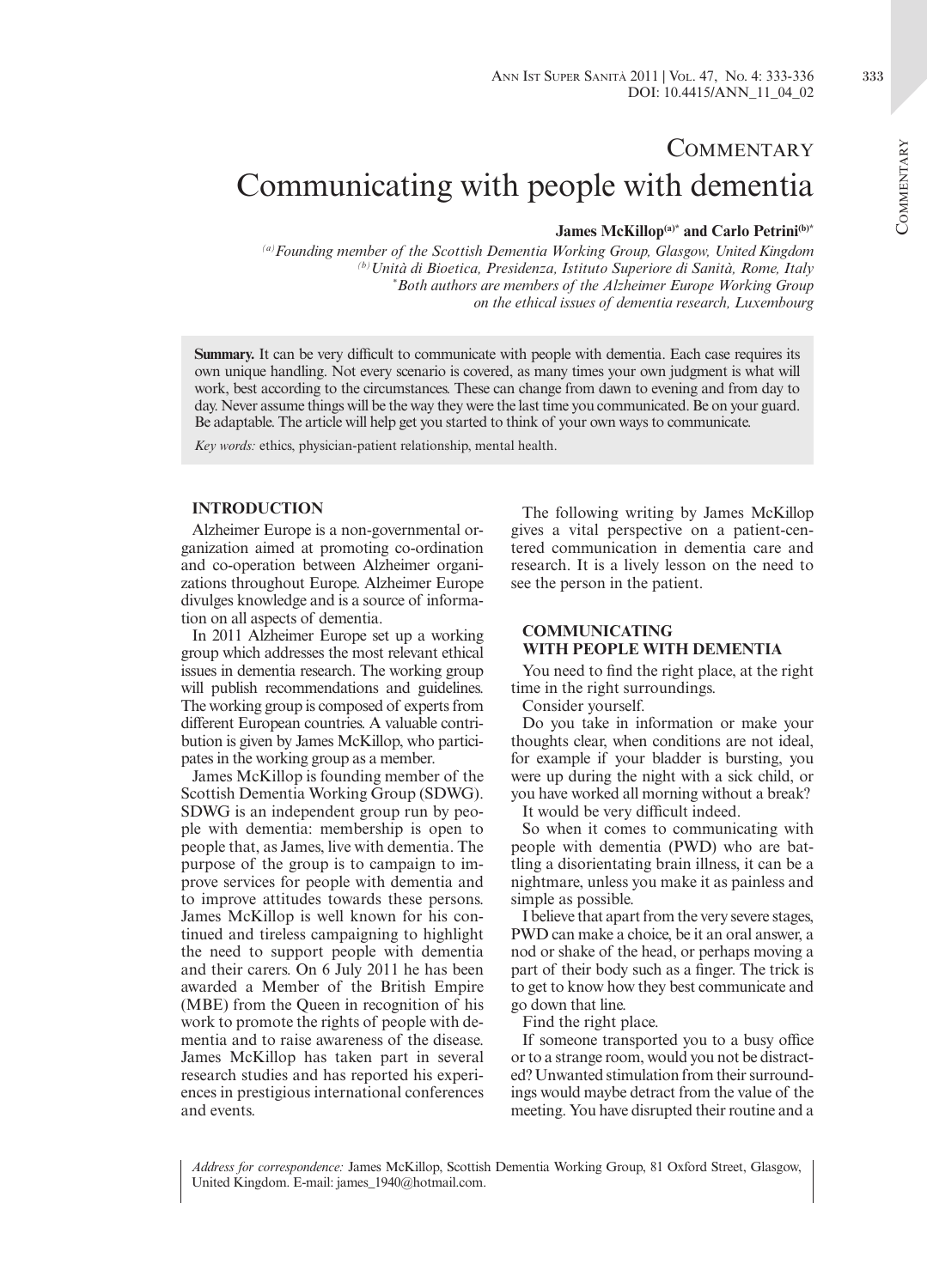routine is important to PWD. Perhaps meeting in their own house or own room in a care home, would be best, so they can concentrate on what you are saying.

As far as possible, make sure they are comfortable. Have they been to the toilet recently or have they had something to drink? Is there some liquid to sip as the meeting goes on? Are they still in their nightwear and you arrived too early? Are their clothes appropriate for the day and look comfy? Are they sweating, itching or cold looking? Some people while cold, do not feel or mention it? Is the room temperature at either extreme? If time passes and they are now in direct sunshine are they getting roasted? Are they sitting in a draught, or is the room stuffy and stifling? Are they sitting in a hard backed chair while they offered you their favourite chair? It's best to check. Is their chair and yours are at right angles, it is vital you talk face to face. Ask if you can move your chair. Don't approach from behind and only talk when they can see you clearly. If you are greeted at the door and follow them into a room, do not talk until you are both seated and at the same eye level.

Tell them your name and perhaps wear a large name badge to remind them who you are and explain why you are visiting them. Your demeanour will count for a lot and calm and reassure them you mean no harm. An older person at home with a lot of life experience, may think you are there to put them in a care home, as they will have seen it happen.

Lighting is very important for people as they get older. Try and ensure your back is not facing a bright window, otherwise your face will be in darkness. People like to see people's emotions as their lips move, to read what is unsaid. If the room is not bright, ask to put the light on, so they can see you.

It may not be your job for their health and safety but if you are, consider that the new types of low energy bulbs may not shed enough light for them to see to move around safely, or perform other tasks. Do they need extra lights around the room to increase the overall illumination?

Face the person and speak clearly. The tone and volume of your voice is important. Many people who are older, have hearing difficulties. Do not talk too quietly, screech at them or flap your arms about. Find the level at which the person can hear you clearly and maintain that level.

The pace is equally important. Do not talk too fast, nor talk slow like this;

Good…morning…how…are…you…today. It is demeaning.

If the person is deaf and you are working with a signer, still face the person and talk at a pace the signer can follow. Have pauses between sentences for both the signer and the person to catch up, as it is an exhausting procedure.

Don't ask two questions or make two or more points in the one sentence.

If you start to speak and they also start to speak, always give way. It is very easy for the person to forget what is on their mind and if there is even a small delay, they may well not remember what they wanted to say. You may be on a tight schedule, but give them time to reflect and think.

While it may be beyond your control, look to see if extraneous noise from inside or outside, can be reduced or eliminated. This can be TV, radio, other people in the house or home or traffic noise and road works from outside.

If they wear glasses, suggest they put them on, which helps them follow you.

Similarly if they have a hearing aid. I visit an old lady with the Alzheimer's type of dementia every night, who will just not wear her aid and I have to speak very loudly and repeat myself, and, being honest, this wears me out.

Don't pretend to understand/hear something said if you don't. They may have said that the cat died and you smile encouragingly. Try another approach to see if that helps, or just be honest and ask them to repeat themselves, as you didn't pick up their point.

The right time has its place. Many people take medication for all sorts of conditions and these may still be in their system in the morning or some hours later. Do your homework and find out when the person is at their best, say morning, noon or afternoon. If possible try and not have the interview coming into a meal time or ending just before it. Hunger may prove to be a distraction. Use your ears. Are they shuffling their feet, or is their tummy rumbling? Do they lick their lips?

So what can you do. Understand people are reticent to open up to a stranger. Do you yourself, tell a stranger personal things about yourself? It is quite difficult. You may need several meetings to gain their trust and understand how they operate. We all have our own ways. It is up to you to adapt.

PWD may not realize their shortcomings and think everything is hunky-dory. They may claim to be able to perform functions, when in fact they have lost the ability. What proud person will admit to their failings, say for example when it comes to personal hygiene or looking after themselves, when they may have brought up a family during the hardships of the war.

Read between the lines. You may sense that what is being said does not match up with what you observe or hear being said. Tread carefully to get to the truth. For example they may say they clean the house daily but dust is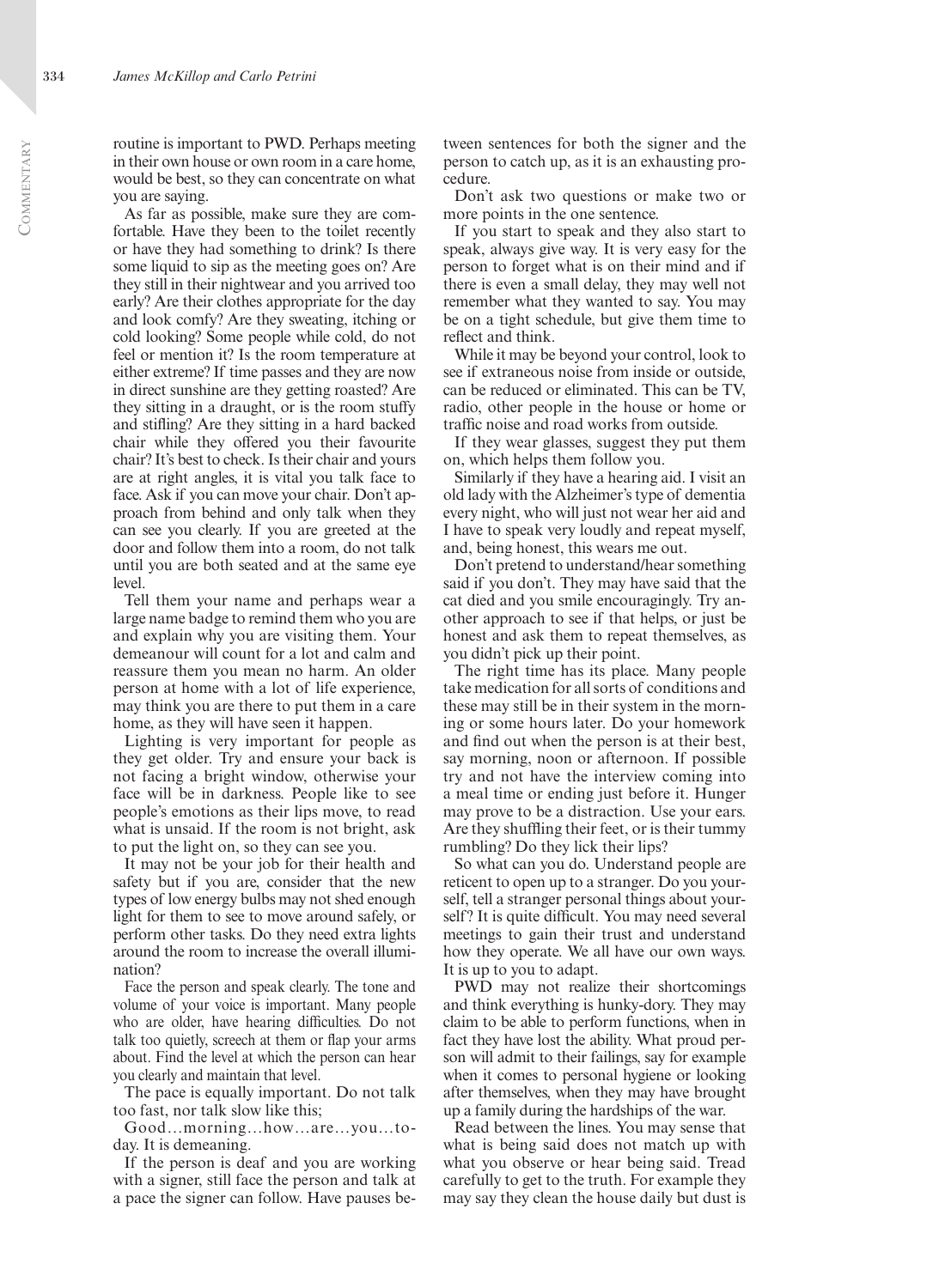an inch thick on the mantle-piece, and the bin is overflowing.

Treat them as you would a person with or without a disability. That is, as a person, a human being, with a rich life behind them. A person who survived hard times, and who may have gone through trials you could not imagine.

Jolt their memory. Important facts may not be remembered immediately.

Ask a direct question to get a positive reply. For example in my mother's care home they would ask her if she wanted a cup of tea, to which she would reply "yes", as she was thirsty. However if they said do you want tea or coffee, she would have said coffee.

Be aware the PWD can tell convincing lies. They do not do so deliberately, as what they say is the truth to them, as they remember it, at the time. They may easily contradict themselves a little later, as that is what they are convinced of, at that later point in time.

Don't flog them to death. Concentration can be limited so build in breaks. A cup of tea, a chat about photographs in the room, books, pets, grandchildren etc. Set yourself a limit to stay, say an hour and continue another day if necessary.

It might be a serious matter you are discussing, so smiles may not be appropriate. However do not sit with a deadpan expression. Show some animation and, if necessary, show some empathy.

Don't finish sentences and be patient. Don't presume to know what they are about to say. Understand they may ask the same question frequently or repeat themselves ad infinitum. Never say you have just/already said that. Look interested and treat it as a fresh bit of info.

Consider all communication tools which are available. For example there is an excellent system called Talking Mats and you can learn more about this from Joan Murphy at (www.talkingmats.com). I personally have used Talking Mats with my wife and while it was not the purpose of the exercise, it was clear I have problems moving about in the house or when outside. I hadn't realized this before and this brought it home. I am now going to the doctor.

The Mats, for once, gave me the chance, to have the last word.

It can be frustrating dealing with someone with dementia, and do not feel you are somehow to blame. Never let it show as they will pick it up and the rapport can be lost. Grit your teeth, take a deep breath and carry on. Remember someone with a communication problem, can also get frustrated if their views are not understood or, if their speech comes out muddled.

Read their body language and non verbal messages. If they are giving out distress signals or seem not to be understand you, it may be something is troubling them such as needing the toilet, or they simply cannot hear you clearly. They can be become distracted, anxious or discombobulated. Remain alert at all times.

Communication can take place through touch. You may touch/hold a person's hand or arm and convey the warmth of your personality and show understanding, sympathy and empathy. Most will appreciate it. I do. It may have been some time since anyone showed some feeling. Some will absolutely love it, but the odd person may dislike it and recoil from you. So be aware a potential problem can arise, which may ruin the relationship.

Don't give them a pat on the head, as has happened to me.

If they are a wheelchair user and you need to move it to aid communication, ask permission to move it and explain why. It is a part of them by extension.

I can offer no advice. You have to read and judge the situation yourself.

While you should give the PWD their place, truthfully it is helpful to have someone who knows them well present, to fill in the gaps. If not, try and double check with other sources. But do not talk over their head or around them if someone is present. Always look at, talk and respond to them directly. Don't invade their space but remain in eye contact.

Hospitals. I have been both an in-patient and an out-patient and while the end result was successful, the process did not go well. There are problems peculiar to hospitals such as times to see patients when so much goes on all around them. The noise and distractions are unhelpful. You just can't re-arrange the ward to suit you. If you can take the person away, so much the better. But this is not always possible. One person's best time may be when someone is in dire need of nursing and they take priority. How can you look someone in the eye when the bed is high and the chairs are low. The nurse or patient may have to twist their body or neck to see properly, whether sitting on a chair or on the bed. The last thing you want is a health and safety issue. Towering over someone who is lying or sitting up in bed is not the best position to communicate. Is there any privacy as beds are nearby? Drawing screens round you doesn't help as every word can be heard by those nearby, especially if you have to raise your voice to overcome hearing problems and ward noise. I know some nurses will try and use a room such as a day/tv room but may need to ask another patient for a bit of privacy.

There is no problem in side rooms/staff rooms where one is alone.

In side rooms with a small number of beds, the nurse may need to ask the others to turn off TVs or for a bit of quiet for a moment.